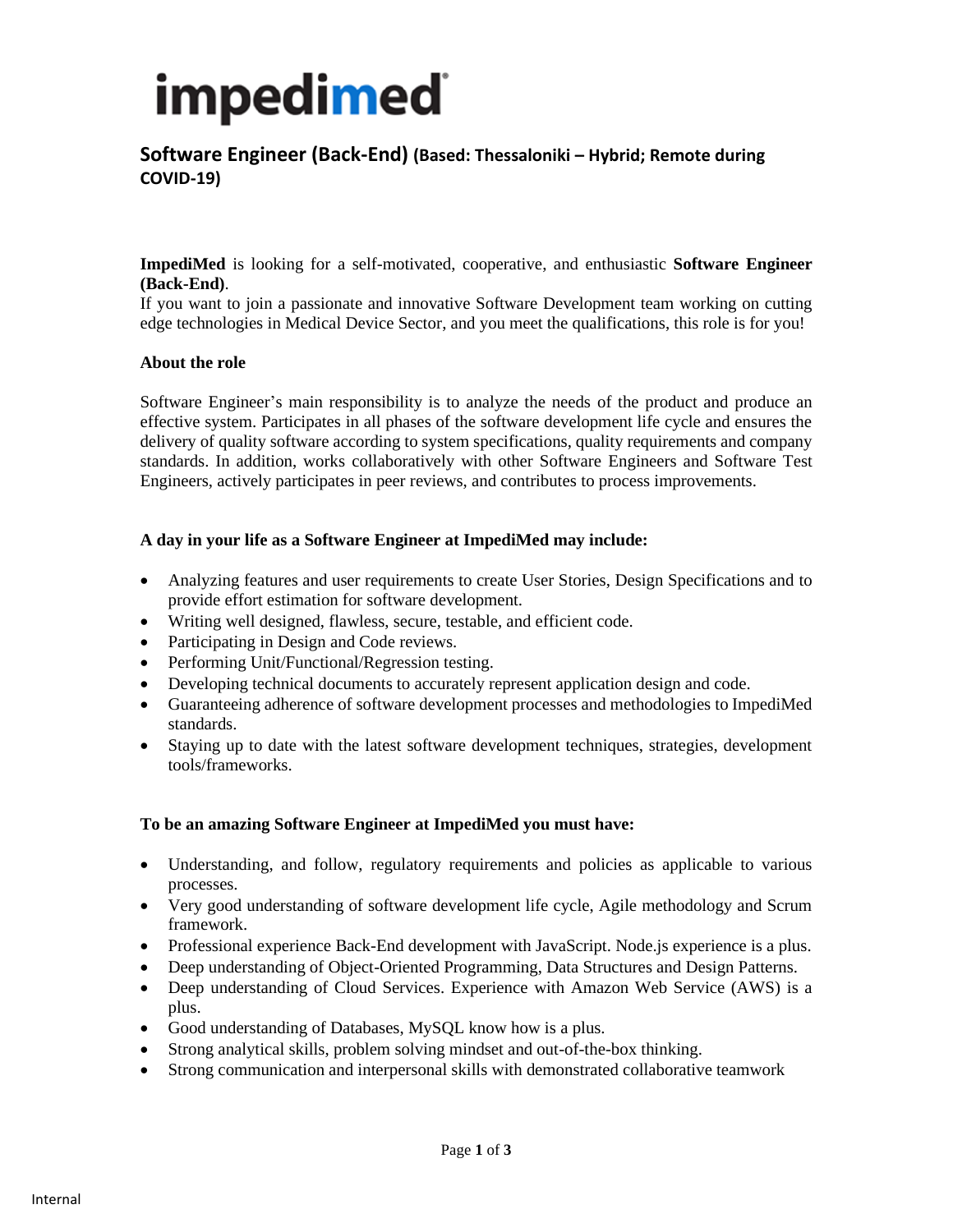# impedimed

## **Software Engineer (Back-End) (Based: Thessaloniki – Hybrid; Remote during COVID-19)**

### **Your education, experience, certifications:**

- Bachelor's degree in Computer Science, Electrical Engineering, Computer Engineering or equivalent. Master's degree preferred.
- 4+ years of experience in Back-End development (JavaScript).
- Fluency in English language (both oral and written).
- Medical Device experience coupled with digital health experience is a plus.

### **We offer**

- Opportunity to work in a dynamic environment with smart people full of passion & fun
- Leading-edge technologies in Med-device sector
- Competencies' development and career growth opportunities
- Flexible working hours & remote work options
- Full Paid Sick Leaves
- Competitive compensation package
- Private Medical & Life Insurance
- Free office coffee

We look for candidates who demonstrate our **Core Values** of: Integrity, Accountability, Collaboration, Respect, Quality, and Compliance.

**ImpediMed** is a medical technology SaaS company that uses bioimpedance spectroscopy (BIS) technology to generate powerful data to maximize patient health.

ImpediMed's management team includes executives who have international experience in successfully introducing innovative medical products to global markets. The organization is dynamic and professional and has been built from the ground up with a strong team of enthusiastic and dedicated senior managers, researchers, and employees. The company is on a dramatic growth path with the strong demand for its unique product offerings and offers exciting career opportunities.

Based in Brisbane, Australia with its principal office located in Carlsbad, CA, USA and a European office in Thessaloniki, Greece, ImpediMed is the world leader in the design and manufacture of medical devices employing bioimpedance spectroscopy (BIS) technologies for use in the noninvasive clinical assessment and monitoring of tissue composition and fluid status. ImpediMed Limited is a public company listed on the Australian Stock Exchange (ASX: IPD).

ImpediMed devices are currently used in both the clinical and research settings with future applications being developed for home use. ImpediMed has over 20 years of clinical experience supporting healthcare professionals in the assessment of secondary unilateral lymphedema of the limbs. ImpediMed's devices are used in a variety of settings to aid surgeons, oncologists, therapists, and radiation oncologists. Our research devices are thought of as a gold standard measurement